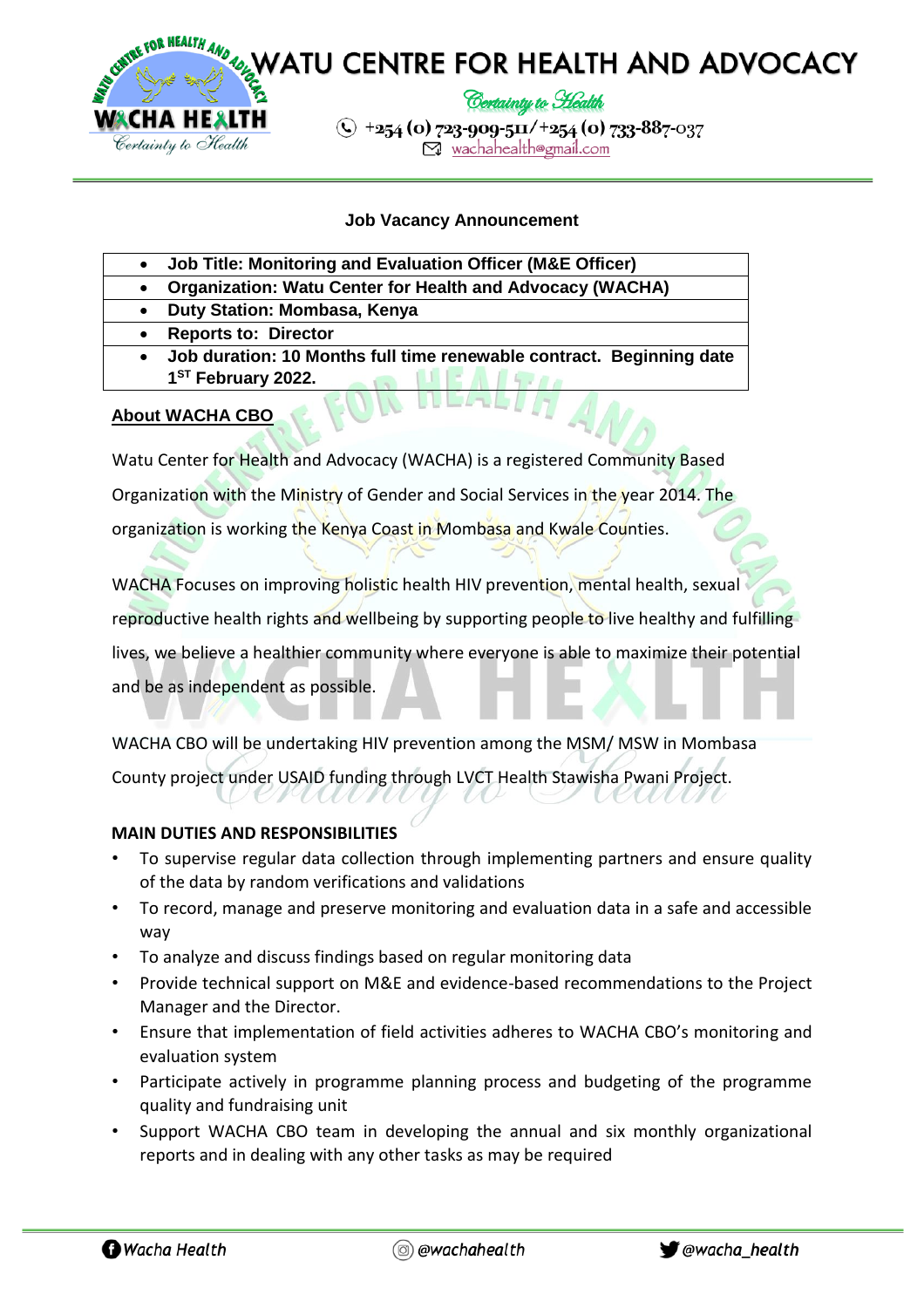

## **SPECIFIC RESPONSIBILITIES**

## **1. Monitoring**

- 1.1 Develop project monitoring plan (PMP) of the project in line with project USAID and consulting with programme team and partners
- 1.2 Coordinate with implementing partners (LIPs) for collecting data against agreed indicators
- 1.3 Engage with WACHA CBO team to collect and manage essential data
- 1.4 Ensure quality of data collected
- 1.5 Provide feedback to programme teams on projects' performance based on monitoring data findings

1.6 Assist Program team in building capacity of its team on Planning, Monitoring and Evaluation (PM&E)

## **2. Evaluation**

2.1 Assist Program team in designing, coordinating and conducting project evaluations (mid-term and end-line)

2.2 Assist Program team in designing and conducting Post Implementation Monitoring Survey (PIMS)

2.3 Assist Program team in conducting Programme Data Review 2.4 Support partners in designing and disseminating project lessons by providing relevant input

### **3. Reporting and Documentation**

3.1 Assist Program team in developing daily, weekly, monthly, quarterly, six month and annual reports

3.2 Develop and share field visit reports with relevant staff and department

#### **4. Planning**

4.1 Assist Program team during multi-year plan and budget (MPB) process to develop a good quality MPB for the programme

- 4.2 Assist Program team in reviewing project plans during MPB process
- 4.3 Ensure quality of data/ statistics in project plans

#### **5. Learning and Sharing**

- 5.1 Share learning from M&E process with the wider team
- 5.2 Support staff in improving learning and sharing mechanisms in the project
- 5.3 Promote culture of two way learning in the organization

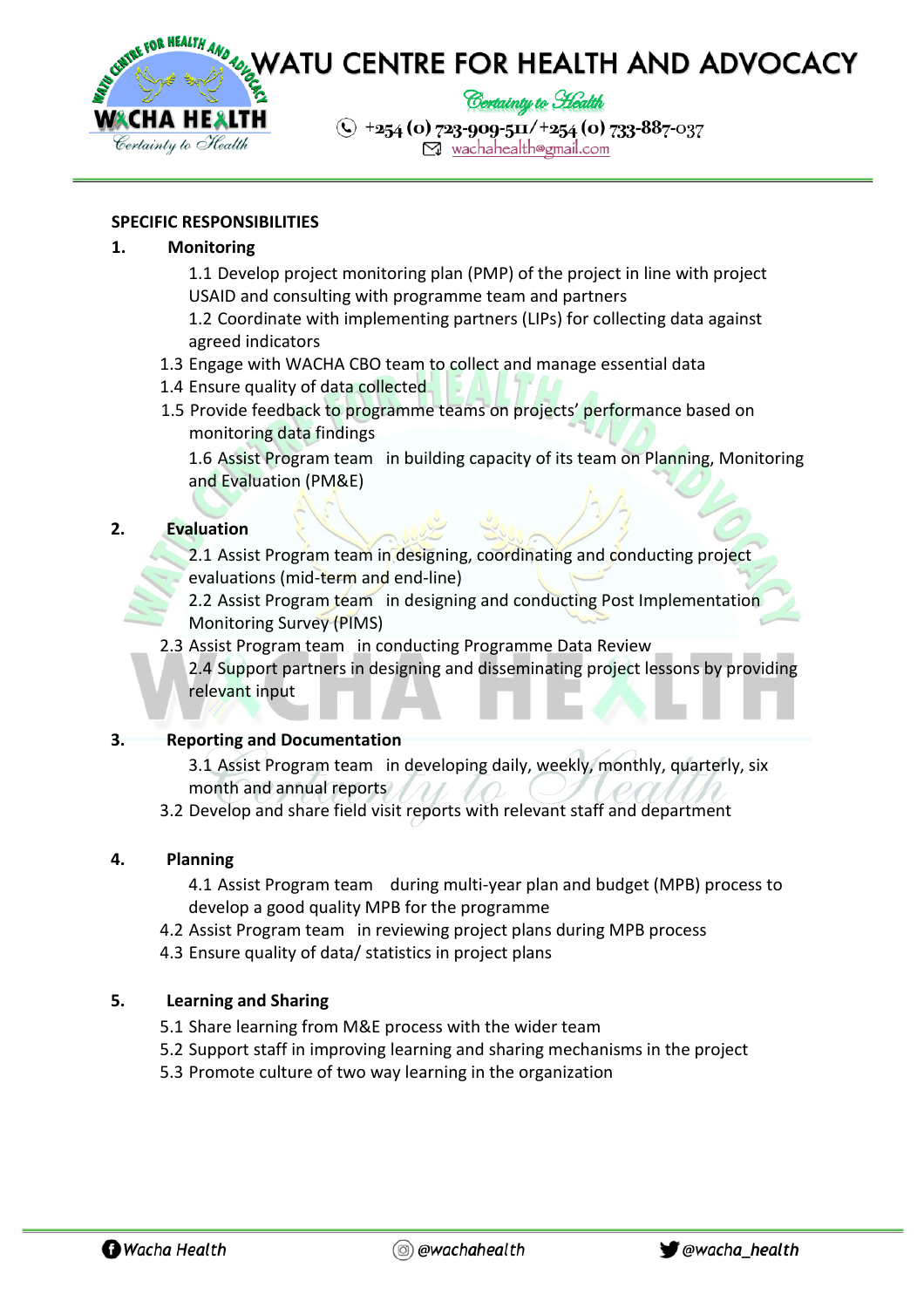

## **6. Contribution to Effectiveness of the Programme**

- 6.1 Work collaboratively with different programmes for strengthening integration and cross-learning
- 6.2 Proactively volunteer for various team activities
- 6.3 Show an eagerness to take on any other tasks assigned by the line manager

#### **Professional Qualification**

Bachelors' degree in any social or natural science discipline

Knowledge and understanding of project monitoring and evaluation

Understanding of the current M&E trends and especially M&E systems in development organization's

## **Experience**

Minimum at least 2 years' experience in monitoring and evaluation with at least 1 year with some non-governmental organization

Experience in monitoring and evaluating HIV projects

Experience of field data collection

Experience of report writing

#### **Skills**

Monitoring and evaluation techniques and processes

Data collection and management

Analytical and research skills

Good command over report writing in English

Good interpersonal skills

Excellent computer knowledge with command on MS Excel among other packages of MS **Office** 

# **Others**

Time management and ability to priorities multiple tasks

Self-motivated person able to work without close supervision

Able to work effectively in a diverse team environment

Able to effectively promote WACHA CBO's mission values, and objectives

b) Competencies/Abilities/Skills Required

- •Ability to cultivate constructive relationships
- •Strong interpersonal and public relation skills and able to work with people from diverse
- •backgrounds.
- •Able to work independently and effectively under pressure.
- •Excellent verbal and written communication skills
- •Strong coordination skills and strong team orientation.
- •Strong community mobilization skills.
- •Strong networking skills.